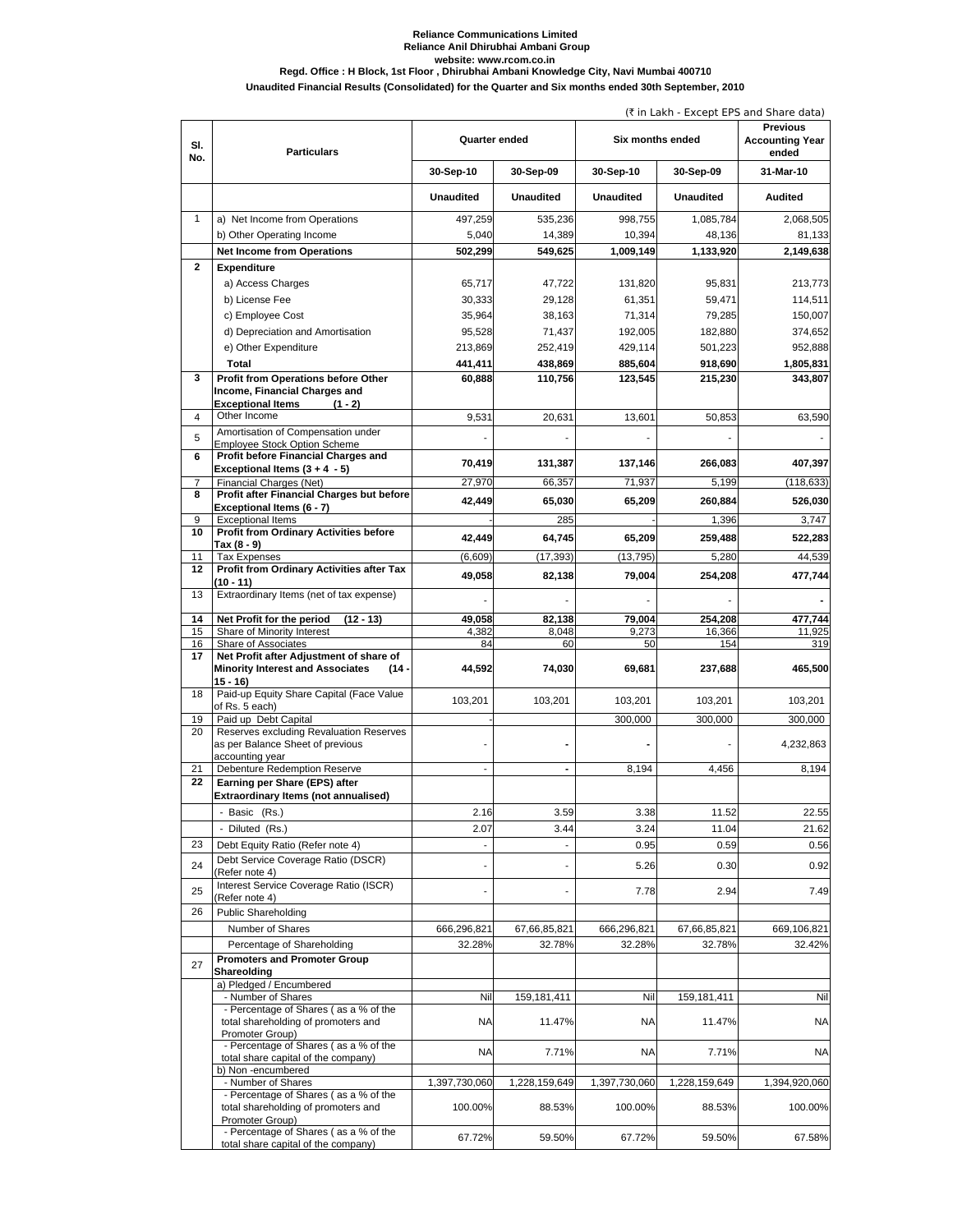## **Segment wise Revenue, Results and Capital Employed**

|            |                                                                                  |                      |                    |                      |                    | (₹in Lakh)                                         |
|------------|----------------------------------------------------------------------------------|----------------------|--------------------|----------------------|--------------------|----------------------------------------------------|
| SI.<br>No. | <b>Particulars</b>                                                               | <b>Quarter ended</b> |                    | Six months ended     |                    | <b>Previous</b><br><b>Accounting Year</b><br>ended |
|            |                                                                                  | 30-Sep-10            | 30-Sep-09          | 30-Sep-10            | 30-Sep-09          | 31-Mar-10                                          |
|            |                                                                                  | <b>Unaudited</b>     | <b>Unaudited</b>   | <b>Unaudited</b>     | <b>Unaudited</b>   | Audited                                            |
| 28         | <b>Segment Revenue</b>                                                           |                      |                    |                      |                    |                                                    |
|            | a) Wireless                                                                      | 416,129              | 400,999            | 831,405              | 880,307            | 1,663,961                                          |
|            | b) Global                                                                        | 183,914              | 226,432            | 365,283              | 414,873            | 831,868                                            |
|            | c) Broadband                                                                     | 66,170               | 76,996             | 133,798              | 145,421            | 283,855                                            |
|            | d) Investments                                                                   | 637                  | 5,976              | 3,406                | 13,816             | 20,949                                             |
|            | e) Others / Unallocated                                                          | 39,204               | 21,628             | 69.899               | 44.099             | 96,781                                             |
|            |                                                                                  |                      |                    |                      |                    |                                                    |
|            | Total                                                                            | 706,054              | 732,031            | 1,403,791            | 1,498,516          | 2,897,414                                          |
|            | Less: Inter segment revenue                                                      | (194, 224)           | (161, 775)         | (381, 041)           | (313, 742)         | (684, 186)                                         |
|            |                                                                                  |                      |                    |                      |                    |                                                    |
|            | <b>Income from Operations</b>                                                    | 511,830              | 570,256            | 1,022,750            | 1,184,774          | 2,213,228                                          |
| 29         | <b>Segment Results</b>                                                           |                      |                    |                      |                    |                                                    |
|            | Profit / (Loss) before Tax and Financial<br>Charges from each segment            |                      |                    |                      |                    |                                                    |
|            | a) Wireless                                                                      | 71,349               | 102,509            | 139,517              | 216,484            | 375,496                                            |
|            | b) Global                                                                        | 10,299               | 28,203             | 20,651               | 50,047             | 75,405                                             |
|            | c) Broadband                                                                     | 12,630               | 20,506             | 25,672               | 39,009             | 68,139                                             |
|            | d) Investments                                                                   | 637                  | 5,977              | 3,406                | 13,816             | 20,949                                             |
|            | e) Others / Unallocated                                                          | (24, 496)            | (25, 808)          | (52, 100)            | (53, 273)          | (112, 592)                                         |
|            | <b>Total</b>                                                                     | 70,419               | 131,387            | 137,146              | 266,083            | 427,397                                            |
|            | Less : Amortisation of Compensation under<br><b>Employee Stock Option Scheme</b> | $\overline{a}$       | $\blacksquare$     | $\overline{a}$       |                    |                                                    |
|            | Less: Financial Charges (Net)                                                    | 27,970               | 66,357             | 71,937               | 5,199              | (118, 633)                                         |
|            | Less : Exceptional Items                                                         | $\overline{a}$       | 285                | $\frac{1}{2}$        | 1,396              | 23,747                                             |
|            | <b>Total Profit before Tax</b>                                                   | 42,449               | 64,745             | 65,209               | 259,488            | 522,283                                            |
| 30         | <b>Capital Employed</b>                                                          |                      |                    |                      |                    |                                                    |
|            | (Segment assets - Segment liabilities)                                           |                      |                    |                      |                    |                                                    |
|            | a) Wireless                                                                      | 5,433,580            | 5,018,449          | 5,433,580            | 5,018,449          | 4,809,038                                          |
|            | b) Global                                                                        | 724,745              | 887,204            | 724,745              | 887,204            | 749,398                                            |
|            | c) Broadband                                                                     | 426,359              | 464,728            | 426,359              | 464,728            | 452,672                                            |
|            | d) Investments                                                                   | 894,901<br>983,136   | 394,962<br>724,389 | 894,901              | 394,962<br>724,389 | 471,708                                            |
|            | e) Others / Unallocated<br><b>Total</b>                                          | 8,462,721            | 7,489,732          | 983,136<br>8,462,721 | 7,489,732          | 900,534<br>7,383,350                               |
|            |                                                                                  |                      |                    |                      |                    |                                                    |
| 31         | <b>Statement of Assets and Liabilities</b>                                       |                      |                    |                      |                    | (₹in Lakh)                                         |
|            | <b>Particulars</b>                                                               |                      |                    |                      | 30-Sep-10          | 30-Sep-09                                          |
|            |                                                                                  |                      |                    |                      | <b>Unaudited</b>   | <b>Unaudited</b>                                   |
|            | <b>Shareholders' Funds</b><br>(a) Capital                                        |                      |                    |                      | 103,201            | 103,201                                            |
|            | (b) Reserves and Surplus                                                         |                      |                    |                      | 4.198.310          | 4.200.002                                          |

| <b>Shareholders' Funds</b>                      |            |            |
|-------------------------------------------------|------------|------------|
| (a) Capital                                     | 103,201    | 103,201    |
| (b) Reserves and Surplus                        | 4,198,310  | 4,200,002  |
| <b>Minority Interest</b>                        | 75,776     | 86,885     |
| <b>Loan Funds</b>                               | 4,071,633  | 3,096,682  |
| <b>Deferred Tax Liability</b>                   | 13,801     | 2,962      |
| <b>TOTAL</b>                                    | 8,462,721  | 7,489,732  |
| <b>Fixed Assets</b>                             | 7,705,772  | 7,202,531  |
| Goodwill                                        | 489,286    | 508,607    |
| Investments                                     | 805,378    | 371,953    |
| <b>Current Assets, Loans and Advances</b>       |            |            |
| a) Inventories                                  | 54,138     | 54,939     |
| b) Sundry Debtors                               | 325,380    | 451,170    |
| c) Cash and Bank Balances                       | 68,005     | 80,435     |
| d) Other Current Assets                         | 193,209    | 205,751    |
| e) Loans and Advances                           | 576,913    | 714,715    |
|                                                 | 1,217,645  | 1,507,010  |
| <b>Less: Current Liabilities and Provisions</b> |            |            |
| a) Current Liabilities                          | 1,362,264  | 1,723,523  |
| b) Provisions                                   | 393,096    | 376,846    |
|                                                 | 1,755,360  | 2,100,369  |
| <b>Net Current Assets</b>                       | (537, 715) | (593, 359) |
|                                                 |            |            |
| <b>TOTAL</b>                                    | 8,462,721  | 7,489,732  |
|                                                 |            |            |